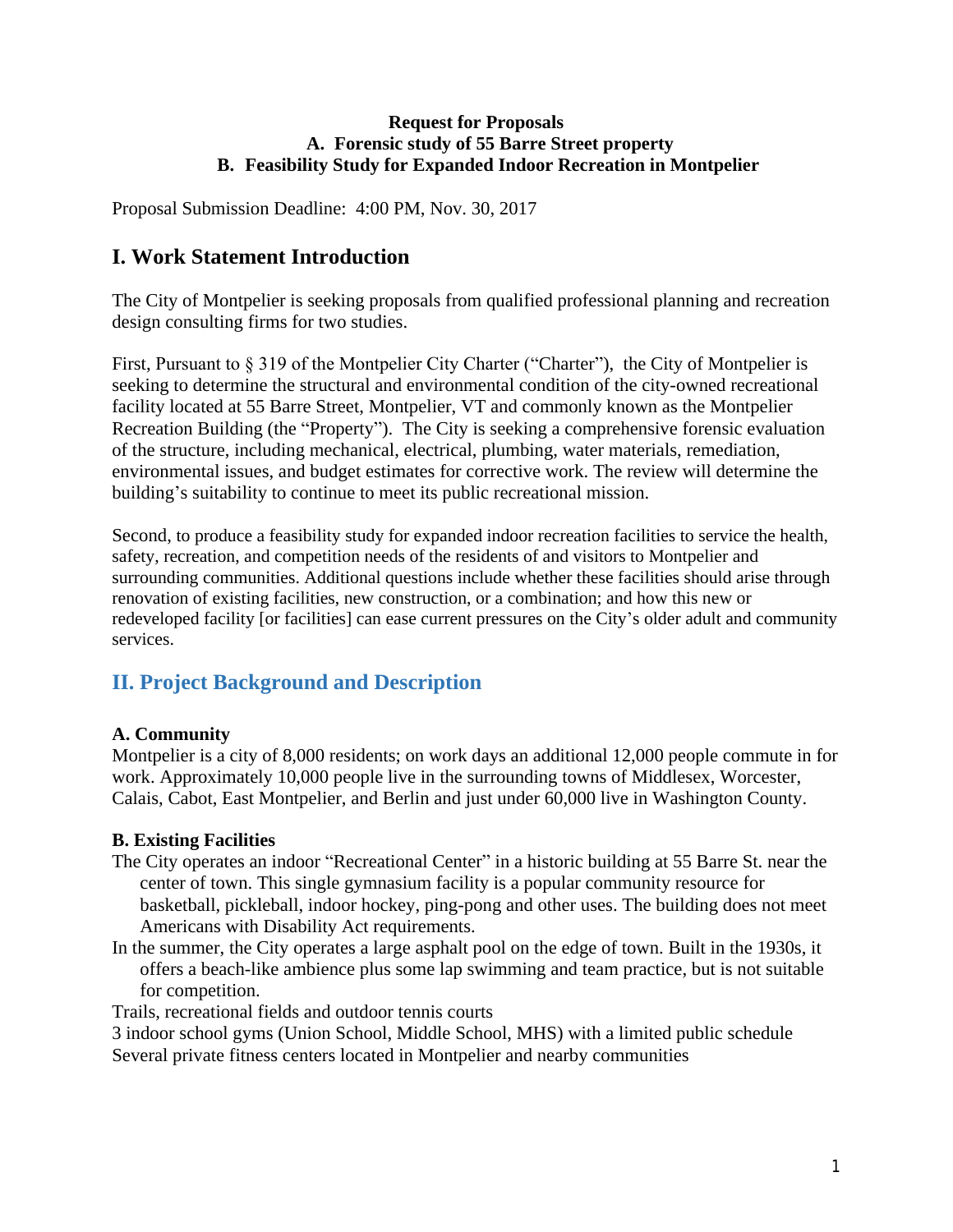#### **B. History and Background**

In addition to the challenges presented by the Barre Street facility, Montpelier's largest private fitness center closed its doors in August 2016.There is also no indoor pool within the City limits that serves Montpelier's therapeutic, team sport or recreational needs.

In October 2016, a group of Montpelier citizen volunteers began meeting to address these multiple needs. The group developed into the non-profit Jump and Splash Vermont that envisioned an indoor recreational facility that could be a crossroads for health and fitness for users of all ages and abilities, providing flexible and diverse programming that is accessible, affordable and sustainable. By November 2016 Jump and Splash created a survey that was widely distributed on Election Day and through the Front Porch Forum community online network. Over 1,000 Montpelier residents responded, and 87% affirmed the need for an indoor sports facility that includes a pool. The included Survey Report details specific amenities and programs community members want and feel Montpelier needs.

Jump and Splash continues its work of realizing new indoor recreation opportunities in Montpelier, with a commitment to involving community members at every step, and in forging partnerships to ensure long term financial viability so the facility can be a community resource for future generations.

The Montpelier Community Services Committee formed in 2016 to explore ways to improve the quality, efficiency, and delivery of community services for all ages in Montpelier. The group of staff, volunteers, and consultants carried out a six-month community engagement and research process. 16 key stakeholders were interviewed, 7 groups participated in Visioning Sessions, 47 people completed an online survey, 8 other communities were researched in detail, 35 people attended community visioning and listening sessions. On December 14, 2016 the Montpelier City Council adopted the final report of the Committee. One of the next steps identified was to "initiate a public process around long range municipal facility planning and participate in the community recreation and aquatic facility planning process that began in 2016." As such, the City is highly engaged with this process and supporting, through direct financial support, staff time, and additional indirect support, this feasibility study.

# **III. Scope of Work**

### **C. Forensic study of 55 Barre Street property**

The building can be generally described as a .30 acre parcel in Montpelier's vibrant downtown and improved with a one to two story armory building that was built in 1932 and containing approximately 8,596 square feet. The site is improved with two driveways and a gravel parking area with capacity for 6 to 7 vehicles. The building is connected to municipal water and sewer. Additionally, the property is located in Montpelier's vibrant downtown and would benefit from the strong business community and Montpelier Alive, the City's downtown organization. Currently the Property is used as the administrative offices of the Montpelier Recreation Department and the associated gymnasium and storage.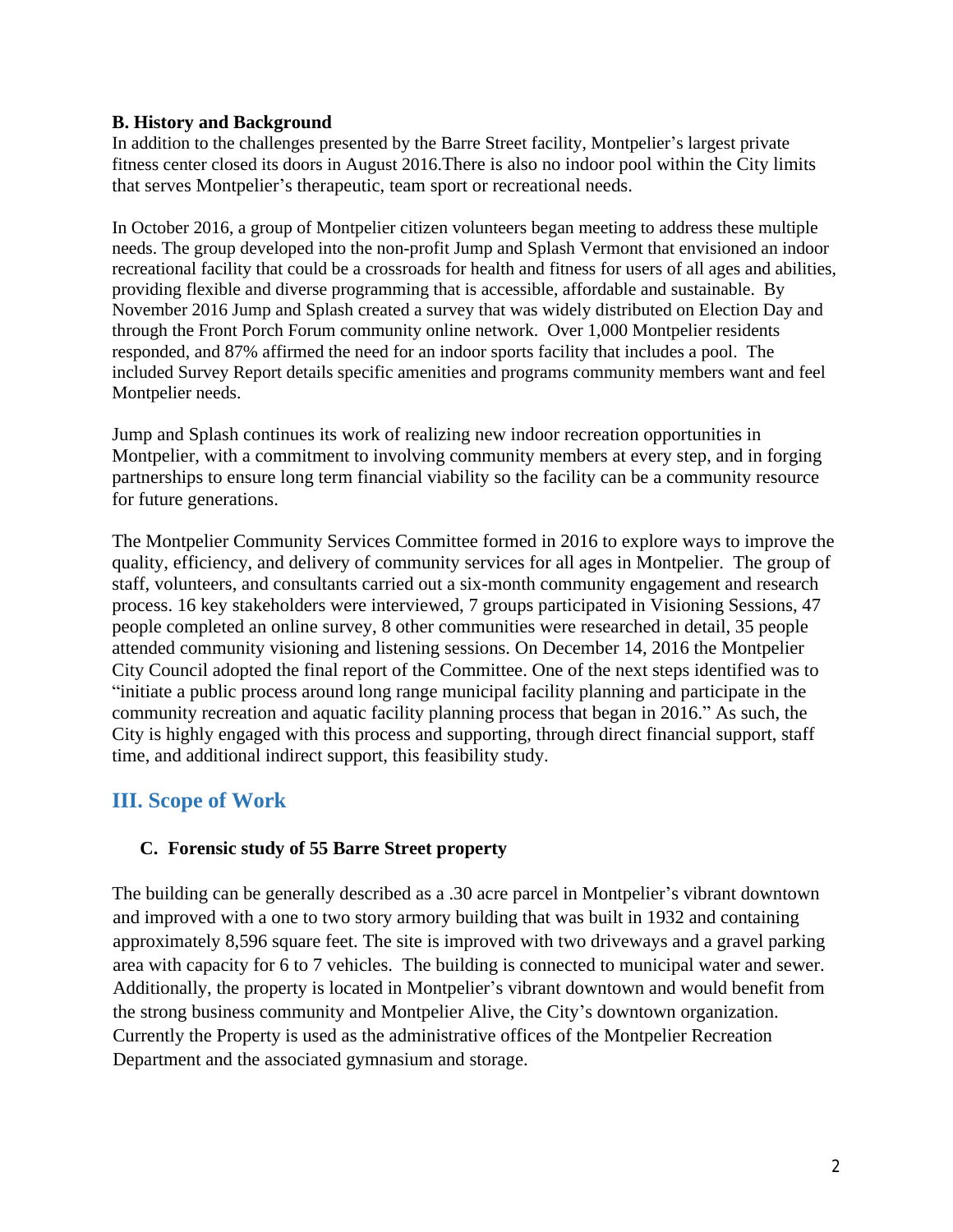The goal of the assessment is to complete a comprehensive forensic building evaluation of the structure that includes:

Architectural, structural, mechanical, electrical, plumbing, and water evaluation; Product and materials research and specification; Remediation plan recommendation; Site logistics and environmental factors (including energy efficiency issues); Budget estimates for corrective work; and An estimated schedule for the completion of all recommended corrective work.

In other words, what are the challenges (structural, environmental, historic, parking, etc.) and costs required to renovate the building to meet Montpelier's current and future recreational needs.

A 2016 Appraisal Report was conducted by O'Grady & Minor Appraisal Services to develop an opinion of the current market value of the building, which examined some of the issues sought in the current RFP. For example, the report noted water damage that appeared to be cosmetic but not structural. However, the record clarified, "The appraiser is not qualified to comment on the structural integrity of the building." Additional information is contained in the 55 Barre Street Capital Needs Assessment. Those documents are attached for review.

# **B. Community recreational center feasibility study overview**

The City expects consideration of preliminary design, planning, location options, cost estimates and a business and operational plan for a financially sustainable facility arrived at through a process that includes community input. The following are goals for the feasibility study report:

- 1. To determine current conditions and the feasibility of improvements to current City facilities;
- 2. To determine what types of facilities are needed based on City and regional demands;
- 3. To determine what types of facilities are financially sustainable, and how they can be sustained;
- 4. To evaluate ownership, management and operational configurations for the new facilities; and
- 5. To determine the opportunities, constraints, and parameters of a new facility (market, budget, site location).

# **Feasibility Study Report Components**

The Consultant will develop a report that outlines the feasibility of options to meet the needs of City residents to include the following research, analysis, and recommendations:

# 1. Market Analysis

A market analysis needs to be conducted to include both Montpelier and surrounding towns to consider:

• The demographics of prospective users. Project a reasonable service area (using Census tracts of locally-recognized neighborhoods) for the facility and with that service area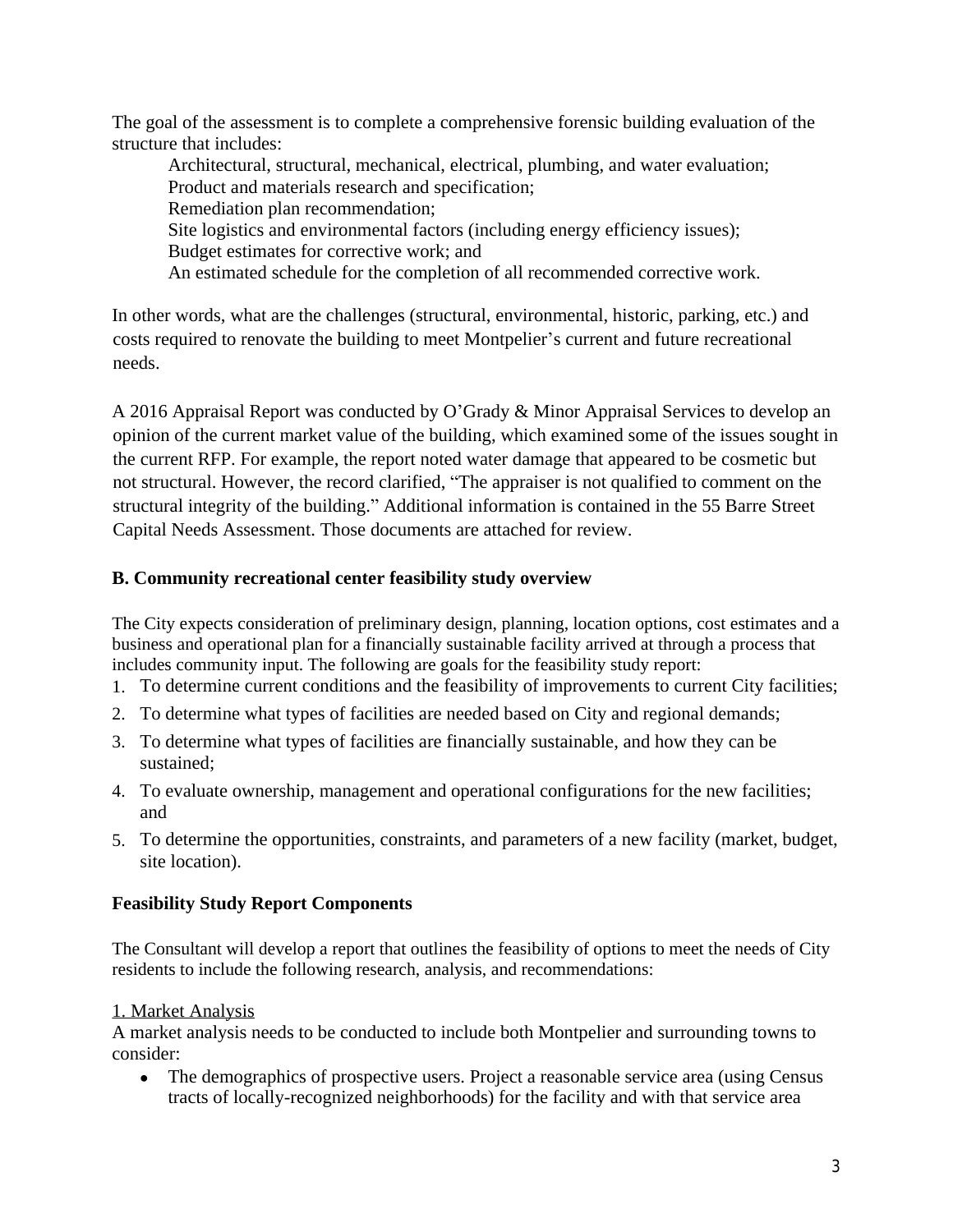determine existing and projected breakdowns for: population, age, education level, ethnicity, gender, income level

- Business and schools
- Club fitness and wellness groups
- Rehabilitation service providers
- Socio-economic trends
- Programmatic trends
- Comparison with national, regional and local participation trends
- Inventory of existing municipal community service facilities, current programming, fees, demand levels
- Inventory of existing facilities provide a map which shows the names and locations of similar facilities, include an assessment of overall amenities and programs offered, quality, size, fees, attendance numbers
- Demand analysis provide usage and growth rates for proposed facility, and the projected use of the facility.

#### 2. Programming Analysis based on needs assessment.

The consultant must consider a list of functions and programs derived from a public input process to determine size and space allocation requirements and their financial sustainability. The public input process must include:

- Two community forums in collaboration with Jump and Splash Vermont
- Review of the prior survey conducted in November 2016.
- Any additional surveys as needed.
- Data collection and interviews as needed with area rehabilitation and related providers.

The consultant will develop a profile of facility offerings considering the market analysis and factors such as likely attendance, residency membership vs. daily use, peak times, etc., and income flow over a typical year, both one year after construction and after five years of operation.

#### 3. Facility Analysis

Consultant should summarize the maintenance and repair history of current community services facilities, and assess existing conditions of current city-owned community services facilities (see A. Forensic study of 55 Barre Street property listed above). The consultant then needs to develop a space program for an appropriate-sized facility that explores several options for what to include, and finalize a recommended space program and design with a list of spaces and sizes given projected demands. It will be important for the consultant to consider and balance the competing challenges of upfront costs with potential for revenue with a given amenity. Final product should include site plans, conceptual design plans/perspectives, with some discussion on traffic circulation, parking requirements, and accessibility.

#### 4. Analysis of Potential Sites

Apply the specified criteria to analyze potential sites; for each create concept plans to include parking and layout of the space; and project probable costs based on systems (envelope, structure, MEP, pool) rather than typical per square foot prices. Each option should include costs for ledge/slopes, flood hazard mitigation, traffic impacts, permitting, and other site-specific cost-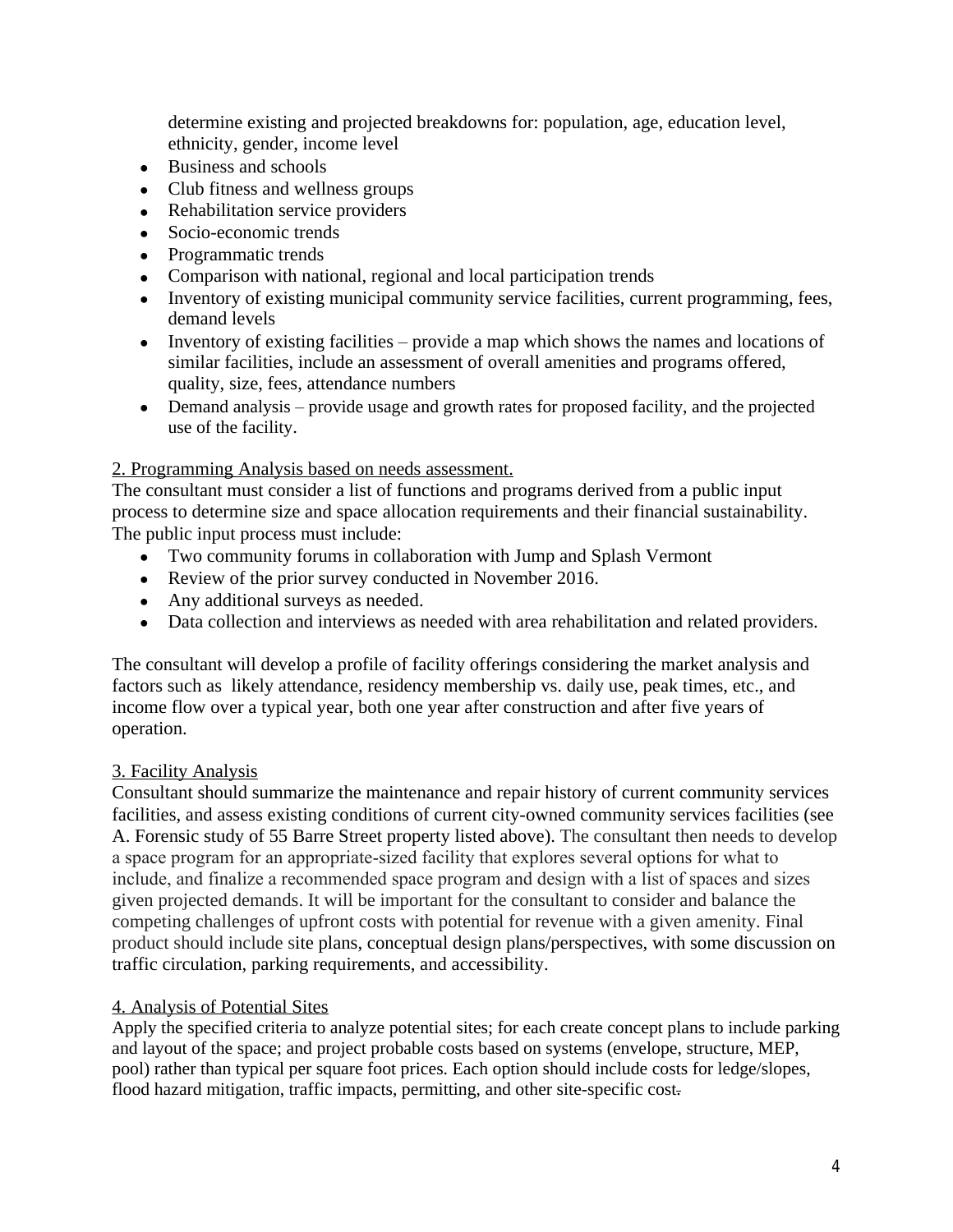### 5. Operational Assessment

The consultant needs to develop a Business Plan for operation of a new or expanded facility. The model should explore several options (such as the Montpelier Community Services Department running it, hiring private entities to run different aspects, etc.) and end with a recommended business model. This model needs to include a detailed operations budget including staff salaries and compare operating costs against project income flow for a typical year – both one year after construction and after five years of operation. The model may include the annual appropriation the City budgets for City Community Services Department staff who will work in this facility. The Consultant should then provide recommendations on how to sustain and grow facility revenues outlined through the programming analysis, decrease expenses recognized in the operational assessment. If the consultant does not recommend operation by the City, the consultant should identify opportunities for partnership and collaboration.

### 5. Economic Impact Analysis

Consultant should include an assessment of the benefits an expanded facility will bring to Montpelier merchants, services, and the municipal economy including both direct impact from operations and indirect impact from events and activities.

# **C. Additional Requirements**

### Public Participation

Citizen input and public dialog is a requirement throughout the planning process to ensure that deliverables are responsive to community needs, questions, and concerns. Requirements include:

- The public input process outlined above at number 1. Consultant will report on work in progress at two public meetings at varying times and locations to increase public access that include a public comment period to solicit feedback.
- Consultant will provide documents describing work in progress for public access via website.
- Other public involvement in the planning process.

### Committee Oversight

The study will be overseen by a steering committee consisting of City staff and representatives from Jump and Splash Vermont. Consultant will participate in Steering Committee meetings and be prepared to discuss background information, research and analysis strategies, review and comment on collected data and analysis, potential recommendations and prioritization, and review of preliminary and final drafts.

### **IV. Project Deliverables**

- 1. A bound report on the Barre Street facility, and electronic version.
- 2. A bound report including the detailed summary, maps sketches, technical specs and any other documentation developed in preparation for the various sections listed in section III, and electronic version.

### **V. Period of Performance**

- RFP Release Date: Oct. 18, 2017
- Contact Susan Allen to schedule site visits (sallen@montpelier-vt.org).<br>• Ouestions must be submitted in writing to sallen@montpelier-vt org
- Questions must be submitted in writing to [sallen@montpelier-vt.org.](mailto:sallen@montpelier-vt.org)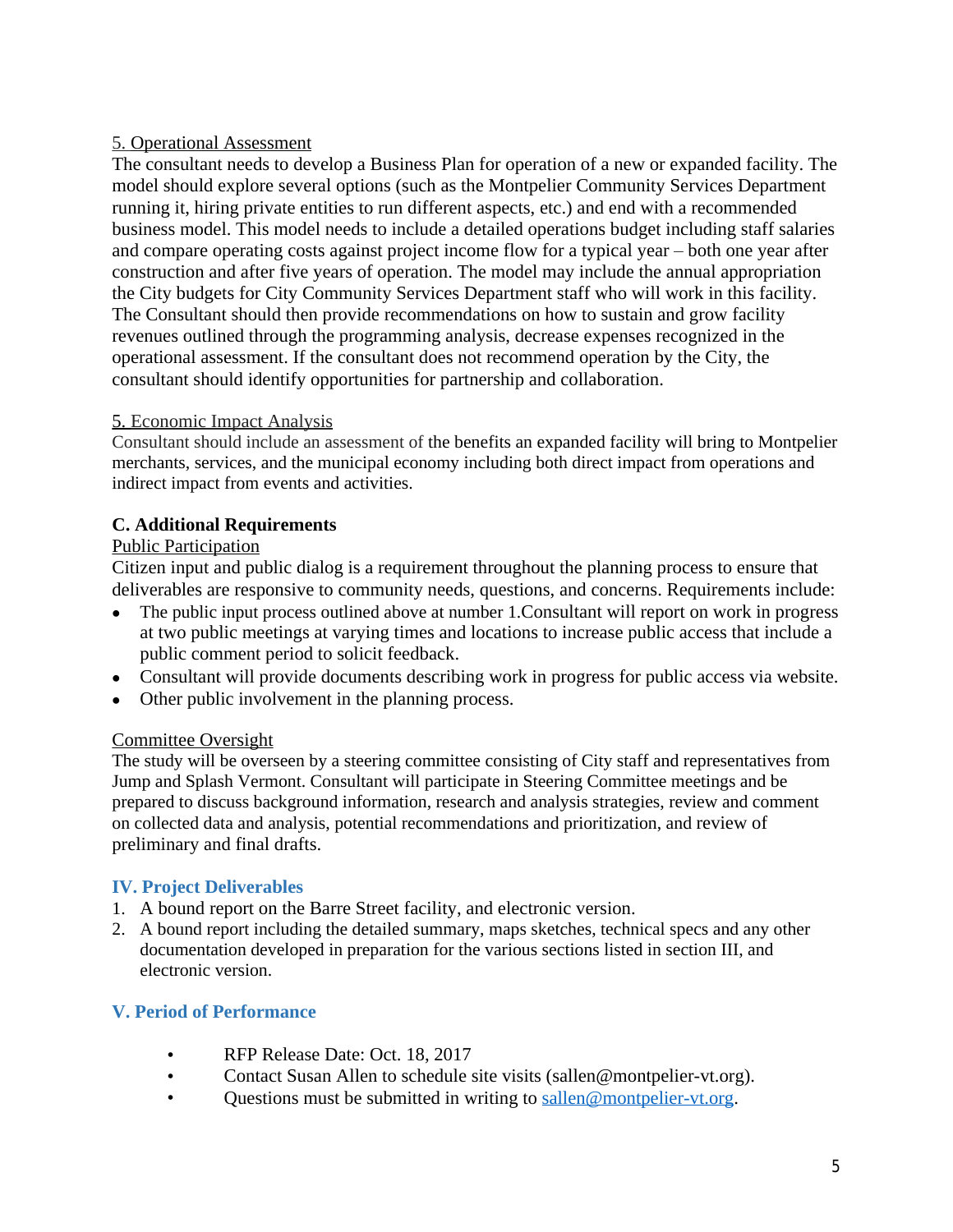- Questions and Answers will be posted publically at http://www.montpeliervt.org/857/Recreation-Building-Redevelopment.
	- Proposals Due by 4:00 p.m. on Nov. 30, 2017.
		- Bidders under consideration will be notified by Dec. 13, 2017, and City Council will consider findings at subsequent meeting.

#### **VI. Proposal Submission Procedures and Requirements**

Sealed Proposals must be received on or before Nov. 30, 2017. Proposals received after the Due Date will not be considered.

Bidders shall submit one (1) clearly marked original, two (2) photocopies, and one electronic version (either via email or on a flash drive) of their Proposal Package. Proposals must be received in one envelope or box marked "PROPOSAL – 55 Barre Street" and addressed to:

> Susan Allen Assistant City Manager 39 Main Street Montpelier, VT 05602 sallen@montpelier-vt.org

Proposal Packages must include:

- A letter of introduction
- A proposed scope of work and deliverables
- Timing of project completion/work schedule
- Resumes of staff to be assigned to the project.
- Demonstration of recent projects of similar design and with evidence of meeting a requestor's overall performance goals
- Demonstrated experience with public works projects
- Demonstrated experience with public outreach during the planning process
- A list of references
- Cost Proposal (see below)

Failure to provide any of the above requested information may result in disqualification of Proposal. The City reserves the right to request additional information pertaining to the Proposal Package, or any other matters related to the Request for Proposal. Proposal documents, including the Offer of Payment, must be signed by persons authorized to contractually bind the Bidder.

The City will accept sealed Proposals until 4:00 pm, Nov. 30, 2017. Information relevant to this Request for Proposals (the "RFP) and potential sale will be posted here: http://www.montpeliervt.org/857/Recreation-Building-Redevelopment.

The City reserves the right to waive any irregularity or defect in any submission, request clarification or additional information regarding Proposals, to cancel this RFP, and to reject any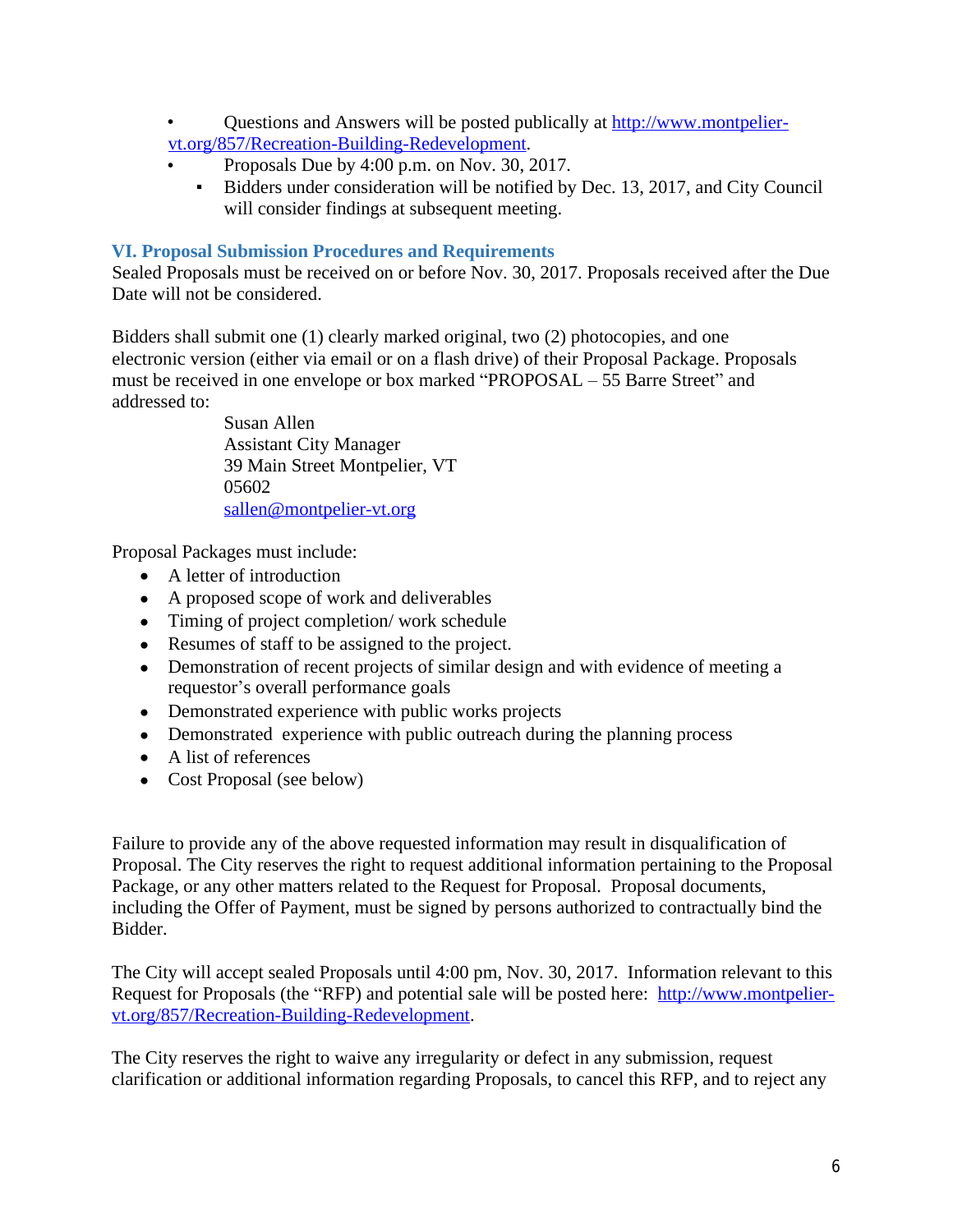and all Proposals at its sole discretion. The City shall assume no liability for expense incurred by a Bidder in replying to this RFP.

# **VII. Cost Proposal**

In addition to providing total contract price, it should be itemized as follows:

- Identify project staff including title, hourly rate, and estimated hours to work;
- Itemized reimbursable expenses to be claimed

Billing method must be indicated and tied to completion of project tasks and milestones. Ten percent of total contract price will be withheld until final product is approved.

# **VIII. Consultant Qualifications**

The consultant or consulting team must meet the following requirements:

- 1. Have documented experience developing and implementing public participation techniques such as holding public and study committee meetings, conducting key person interviews, etc.
- 2. At least one member of team must have experience conducting studies on similar projects
- 3. Have documented experience with planning, design, general operation and maintenance of recreation facilities
- 4. Have documented experience working with citizen groups.

# **IX. Selection and Evaluation Criteria**

Complete responses to this RFP will be evaluated by the Steering Committee (City staff in collaboration with Jump and Splash Vermont) and presented for review by the City Council.

The selection criteria shall include, but not be limited to, the following:

- Completeness of the Proposal Packet<br>• Proposal recognizes the highest value
- Proposal recognizes the highest value to the City of Montpelier
- Technical expertise and experience of the firm

# **X. More Information**

# **A. Questions Regarding Request for Proposal**

Questions regarding the RFP must be made in writing and submitted electronically to sallen@montpelier-vt.org. All questions and answers will be posted publically on Thursday, November 16, 2017 at [http://www.montpelier-vt.org/857/Recreation-Building-Redevelopment.](http://www.montpelier-vt.org/857/Recreation-Building-Redevelopment)

# **B. Supporting Documents**

The following documents are available at the City's website http://www.montpeliervt.org/857/Recreation-Building-Redevelopment:

- 1. Request for Proposal (RFP)
- 2. Link to the City Charter and Policy
- 3. Link to the City's Zoning and Subdivision Regulations both current and proposed
- 4. The report of the survey conducted by Jump and Splash in November 2016;
- 5. Site selection criteria;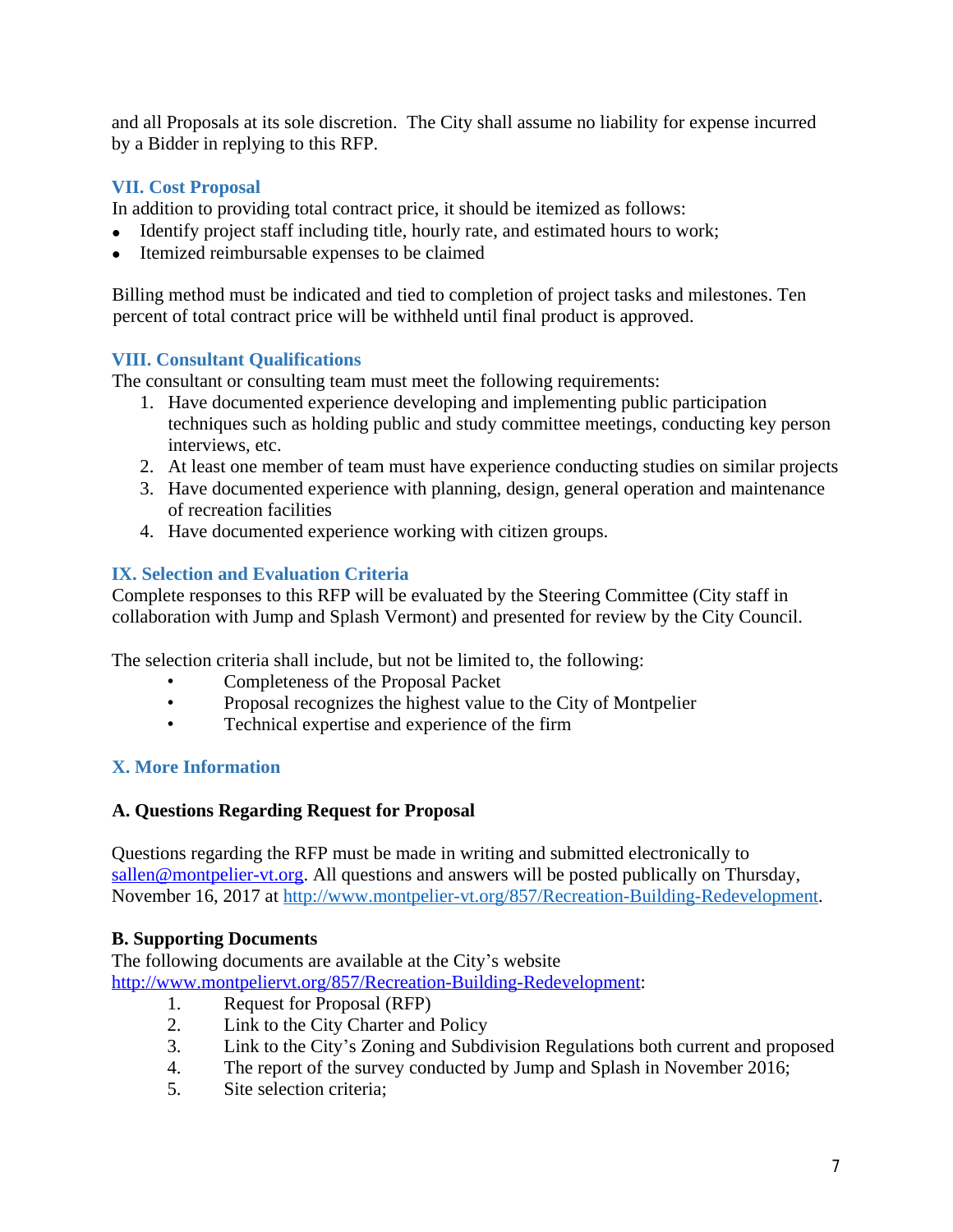6. Please also see<https://jumpandsplashvt.org/> for additional information.

#### **XI. Official Contact Information:**

Susan Allen, Assistant City Manager City of Montpelier 39 Main Street Montpelier, VT 05602 sallen@montpelier-vt.org (802) 262-6250

# **XII. Terms and Conditions**

All information contained within this RFP and all supporting documents is based upon information from a variety of sources. Additional information may be made available via written addenda throughout the RFP process. Bidders shall be responsible for their own due diligence in preparing a Proposal.

- Bidders shall be responsible for the accuracy of the information they provide to the City in connection with this RFP.
- The City Council reserves the right to reject any and all Proposals, to waive minor irregularities in any Proposal, and/or to issue additional RFPs.
- The City shall not be responsible for any costs incurred by a Bidder in connection with the preparation, submission, or presentation of its Proposal.
- Nothing contained herein shall require the City to enter into exclusive negotiations with any Bidder and the City reserves the right to amend, alter and revise its own criteria in the selection of a Bidder without notice.
- The City reserves the right to request clarification of information submitted in a Proposal and to request additional information from any Bidder.
- The City may not accept any Proposal after the time and date specified in the RFP.
- Upon selection of a Proposal, the City and a committee shall meet to review the proposals and notify bidders of the decision.
- CONFIDENTIALITY: The successful response will become part of the contract file and will become a matter of public record subject to public disclosure, as will all other responses received. If the response includes material that is considered by the bidder to be proprietary and confidential under 1 VSA, Chapter 5, the bidder shall clearly designate the material as such, explaining why such material should be considered confidential. The bidder must identify each page or section of the response that it believes is proprietary and confidential with sufficient grounds to justify each exemption from release, including the prospective harm to the competitive position of the bidder if the identified material were to be released. Under no circumstances can the entire response or price information be marked confidential. Responses so marked may not be considered.

The RFP process shall in all respects be governed by, and construed in accordance with, the laws of the State of Vermont.